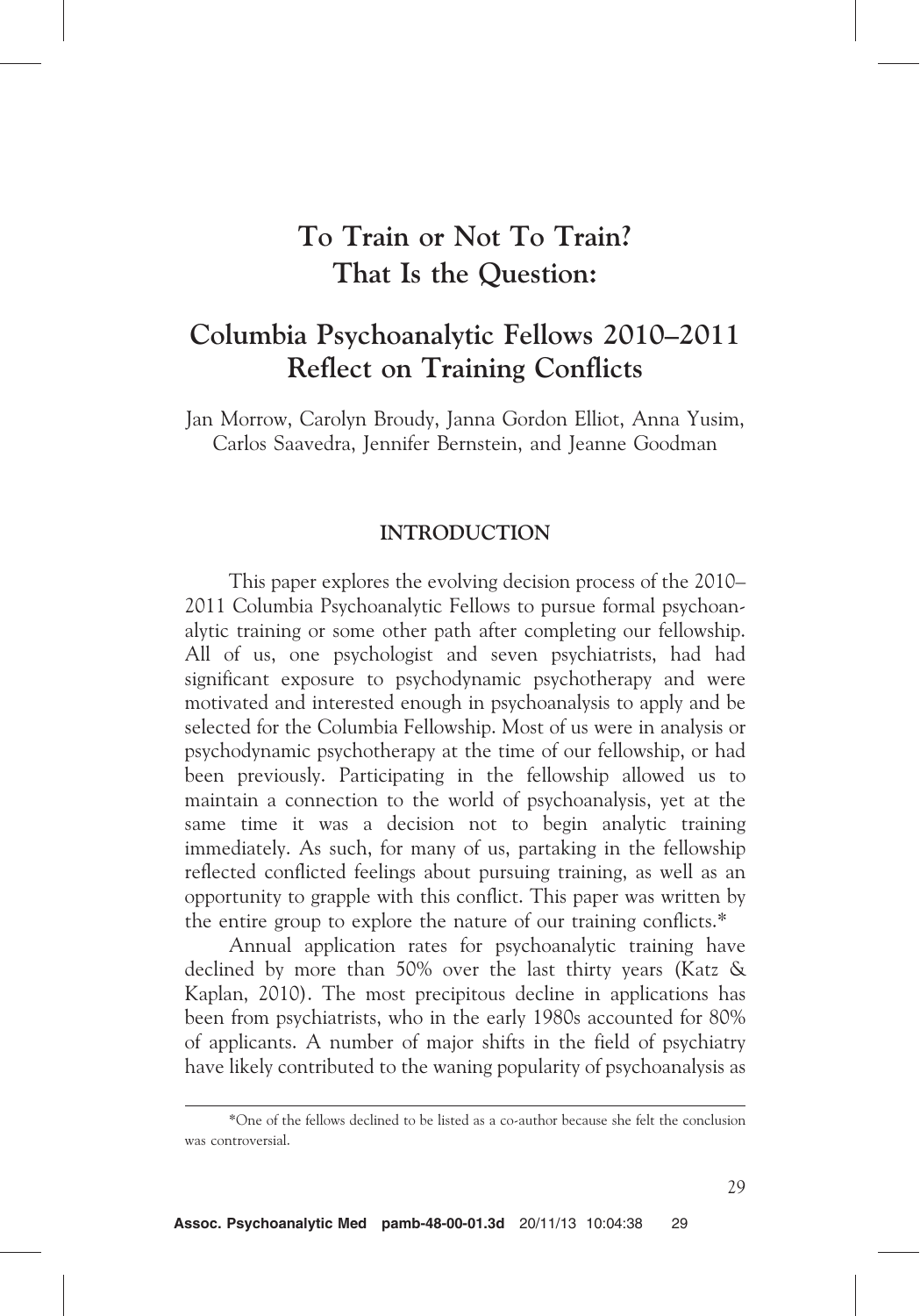a career path, including the impact of managed care, the increasing reliance on psychopharmacology, and the growth of evidence-based treatments. In fact, a recent survey found that only 29% of visits to psychiatrists involved psychotherapy in 2004, compared to 44% in 1996 (Mojtabai & Olfson, 2008).

Some survey studies have examined the effects of these larger societal forces on the practitioner's decision. For example, a national survey of residency graduates found a strong desire for continued training in psychodynamic psychotherapy, but little interest in psychoanalytic training (Petersen et al., 2007). Similarly, a recent survey of psychiatry residents in the South and Midwest found that, while 46% express interest in further psychodynamic psychotherapy training, only 22% express interest in psychoanalytic training. Most residents in this study cited the cost and time involved as the primary reasons they would not pursue analytic training (Katz & Kaplan, 2010).

Statistical research of this kind helps elucidate population trends, but a closer look at the individual's decision process is needed to gain a more nuanced understanding of why practitioners decide to pursue analytic training or not. Our process in writing this paper included each fellow writing several paragraphs about previous training, career goals, experience in the fellowship, and thoughts about future training. We then discussed as a group various formulations of the elicited material, formats for the paper and ways of approaching writing it. The paper was written sequentially by two fellows, and then revised sequentially by four fellows.

The group included a health psychologist, two psychiatry residents (PGY4), a women's health psychiatry fellow, a forensic psychiatry fellow, a consultation liaison psychiatry fellow, a public psychiatry fellow, and a psychiatrist in private practice. The psychoanalytic fellowship involved participating in monthly dinner discussions with senior analysts from Columbia, attending the American Psychoanalytic Association winter meetings in New York, and meeting regularly with assigned analytic mentors to discuss clinical cases, career planning, and training goals.

As the fellowship came to an end and we were faced with another transition in our careers, we were confronted once again with our conflict. Our hope was that by exploring the rationale behind our decisions, we could come to some further clarity ourselves, as well as outline some of the obstacles limiting recruitment to psychoanalytic training programs today.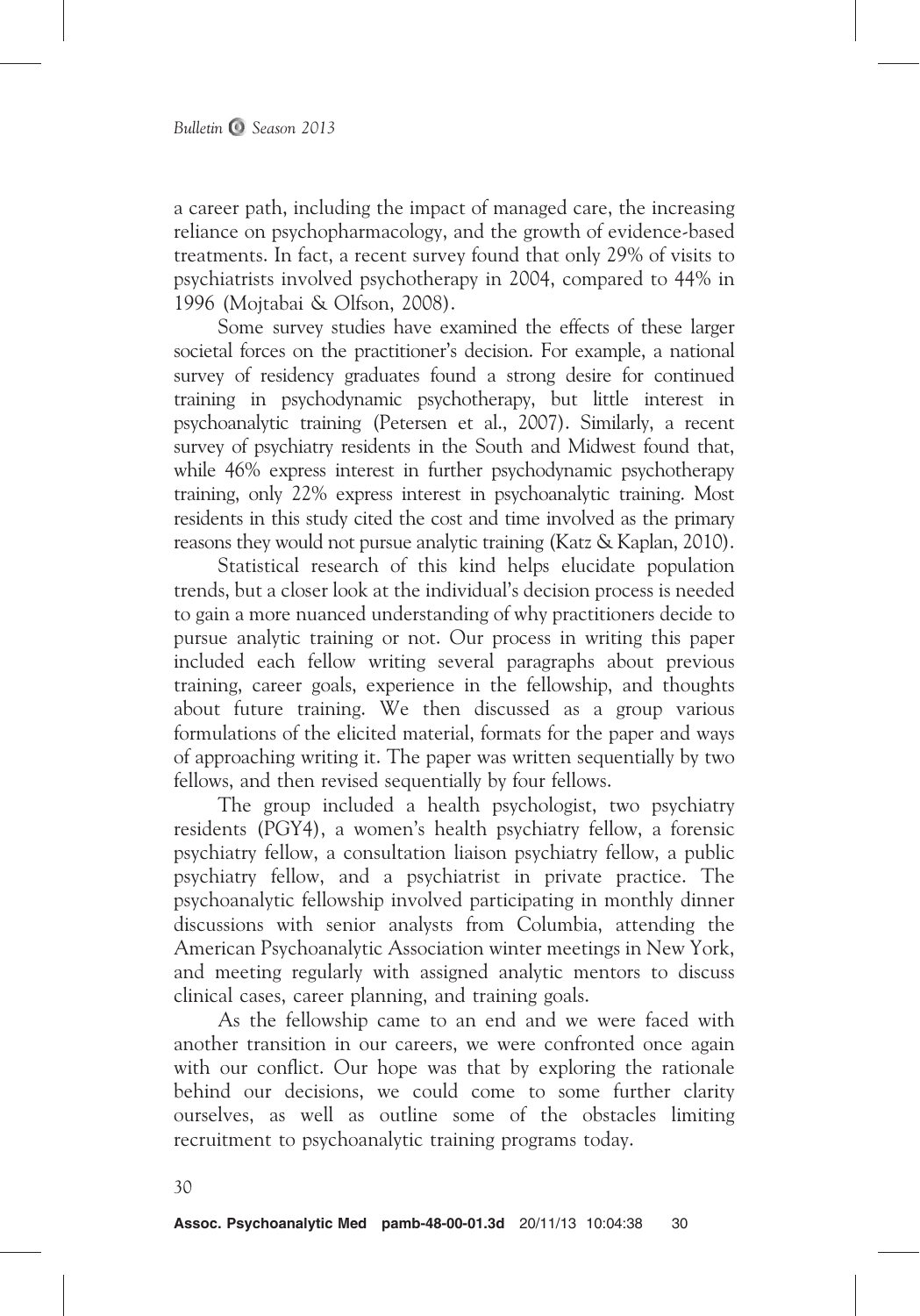# THE PULL

In our discussions with each other, as evidenced in the following quotes, we described the pull towards psychoanalytic training as strong. First and foremost, we felt that analytic training would provide the best training in clinical skills and professional development:

It keeps coming up, this pull towards pursuing analytic training. Many things can prompt me to think again about it, from a session with an analytically-trained supervisor, to a chat with a colleague, or a group case-conference. I am drawn to it because of its reported strengths; as they say, it will not only allow you to engage in analytic treatments with patients who would benefit, but it will also make you a much better therapist, and make the process of doing therapy that much more satisfying and fun.

To this end, we reported that exposure to analytic thinking during the course of the fellowship helped us with our clinical work:

I think that the readings, speakers and mentoring have enhanced my experience with my long-term psychotherapy patients and have complemented my residency education in psychodynamic theory. Dr. Eric Marcus's discussion and readings on dynamic therapy with psychotic patients provided me with a framework to think about my schizoaffective patient's chronic paranoid delusions about being poisoned. I was able to understand the meaning of this delusion in the context of the patient's relationship with her ex-husband. We talked about her sense of fragility and dependency that left her feeling vulnerable to her partner's maltreatment. The patient continues to have this delusion, but we are now able to utilize her observing ego to reflect on it. This is a psychoanalytic perspective that I would not have had if I weren't in the fellowship program.

#### $\odot$  $\bullet$  $\odot$

The fellowship helped me to understand a series of enactments engaged in by one patient as a communication of painful aspects of her history which she could not verbalize at that time. Recognizing the enactments allowed me to work with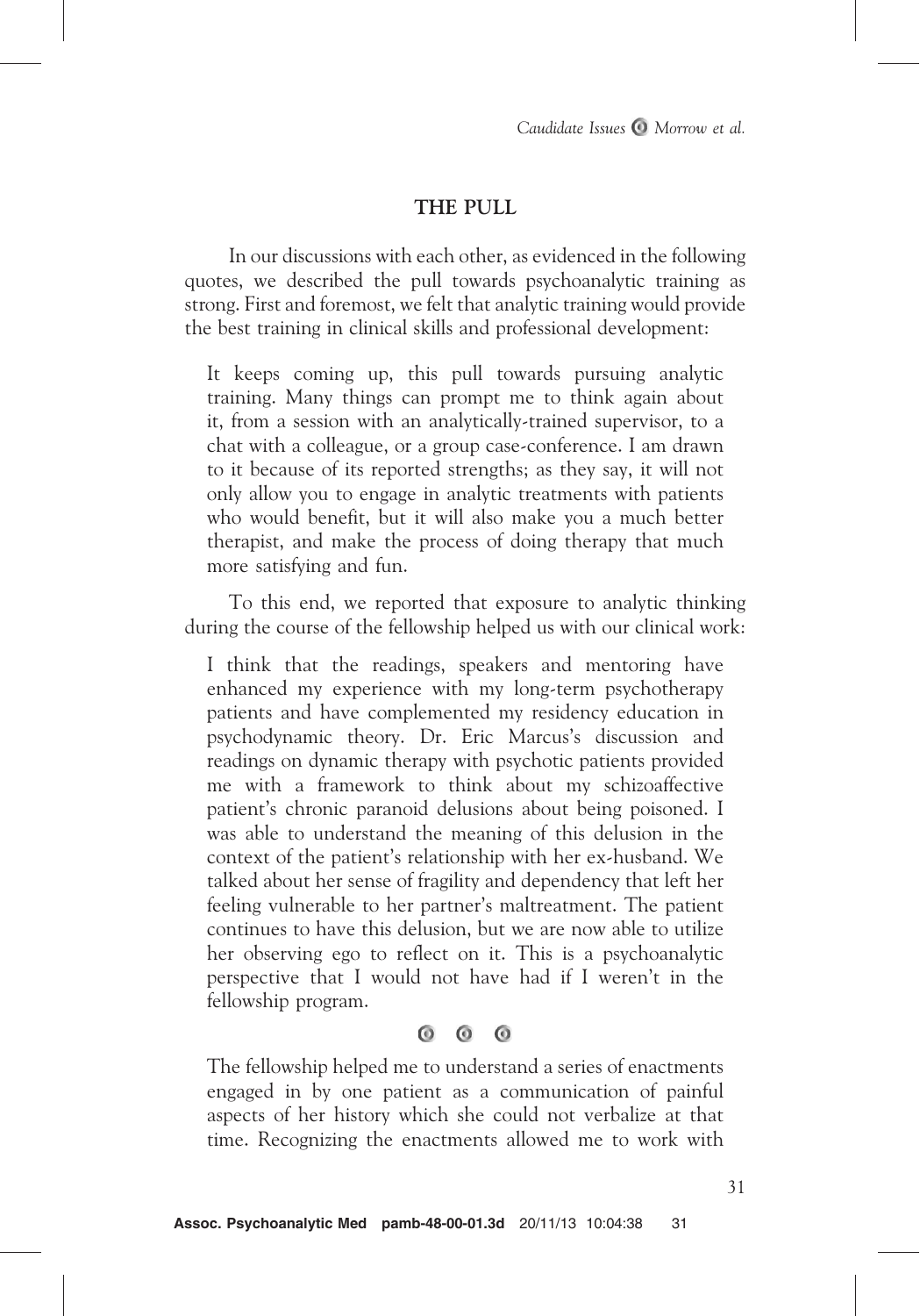the patient on the identifications which they expressed. In the light of the fellowship readings and presentations, I was able to observe my countertransference to the patient, and to help her understand what she was evoking in others, and how that was a repetition of an unresolved early relationship. She has been able to improve her relationships as she has gained insight.

We appreciated analytic theory, and found it helpful in understanding the therapy process, models of the mind, and the intersubjective process:

Going forward, I am excited about psychoanalytic training for the intellectual challenge and the enriched understanding of people that I believe it offers.

> $\odot$  $\circ$   $\circ$

The fellowship was a wonderful exposure to current developments in psychoanalysis. It explored the roots of psychoanalytic thought in philosophy, the arts, and biomedical science, and continuing open-minded integration of advances in these fields.

In addition, we expressed a strong feeling that the supervisors and colleagues we like and respect most are often analysts:

I did the fellowship because I loved reading psychoanalytic theory during residency. I also had an admiration for the attending psychiatrists I worked with who were psychoanalytically trained. They seemed wise in a way that other doctors didn't. What I've learned through the fellowship is that I can't gain the wisdom of an analyst just by reading analytic theory. Doing the work of psychoanalysis is how I'm going to gain that wisdom and insight. This is a strong argument in favor of making the commitment to doing the training.

We felt analytic training would provide a community of likeminded therapists:

On a more personal level, I want to do it for the connections. Not the usual sort of ''networking'' connections, but the connection I imagine it might give me to supervisors, teachers,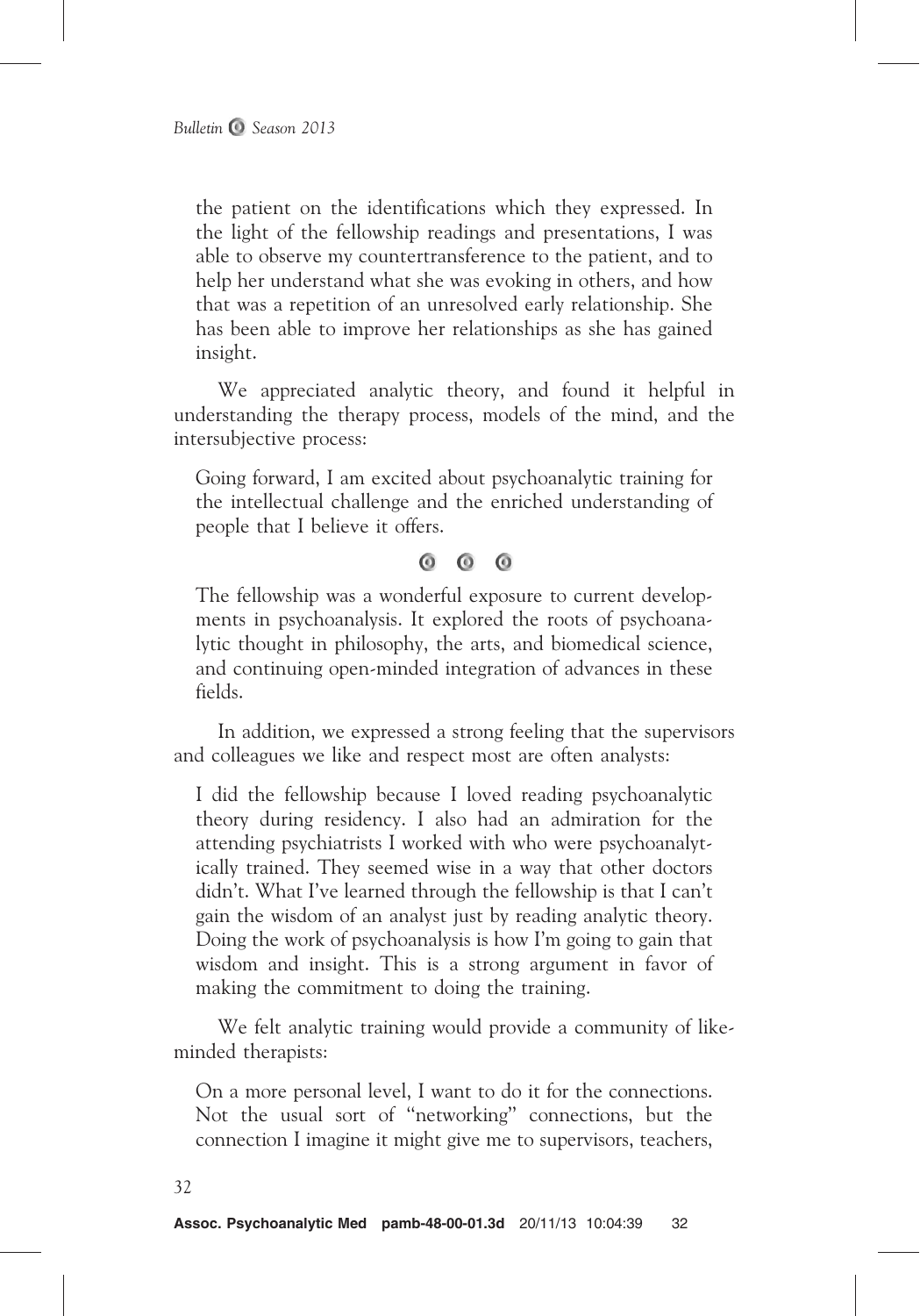mentors, and therapists, allowing me to become one of their group, like them, a co-participant in ideas, aspirations, and practice. The draws can be strong. Every month I learn things that I wasn't expecting to learn about patients, past and present, and about a way of approaching my work, from therapy with long-term patients, to quick-and-dirty emergency assessments in the hospital. I enjoy the collegiality and sharing of ideas, things I know I would deeply appreciate in analytic training.

Finally, we felt that analytic training offered opportunities for the personal dimensions of professional development that were superior to other training opportunities. Specifically, we felt that analytic training improved affect tolerance, awareness of countertransference and the intersubjective process, and the ability to utilize it for the patient's therapeutic benefit. We felt that these were all necessary to the task of being a good enough therapist practicing in any therapeutic modality:

We work with people on intimate issues, at times when they are most vulnerable. As a health psychologist, I've found psychoanalytic perspectives essential to understanding patients' transferences, and internalized object relations, which in turn has helped me apply specialized interventions effectively. For instance, a patient avoiding necessary medical treatment who speaks about fear and anger at doctors, and experience of medical incompetence may not simply have a phobia about the medical interventions he needs. He may be expressing negative transference to me, which needs to be addressed before any specialized health psychology interventions I make can be helpful to him. Similarly, a patient avoiding cancer treatment who is idealizing me may be defending against suspicion, and be about to devalue me, and this needs to be addressed so that the patient does not disappear from treatment with me and the medical team. A patient seeking treatment for adherence to health behaviors for cardiovascular disease may need to work on her rivalry with me, and shame at showing her vulnerability to me, as to her sister and mother, before she can work with me on the specific health behaviors. Psychoanalytic thinking has also helped me understand when patients are tugging me countertransferentially and to work with that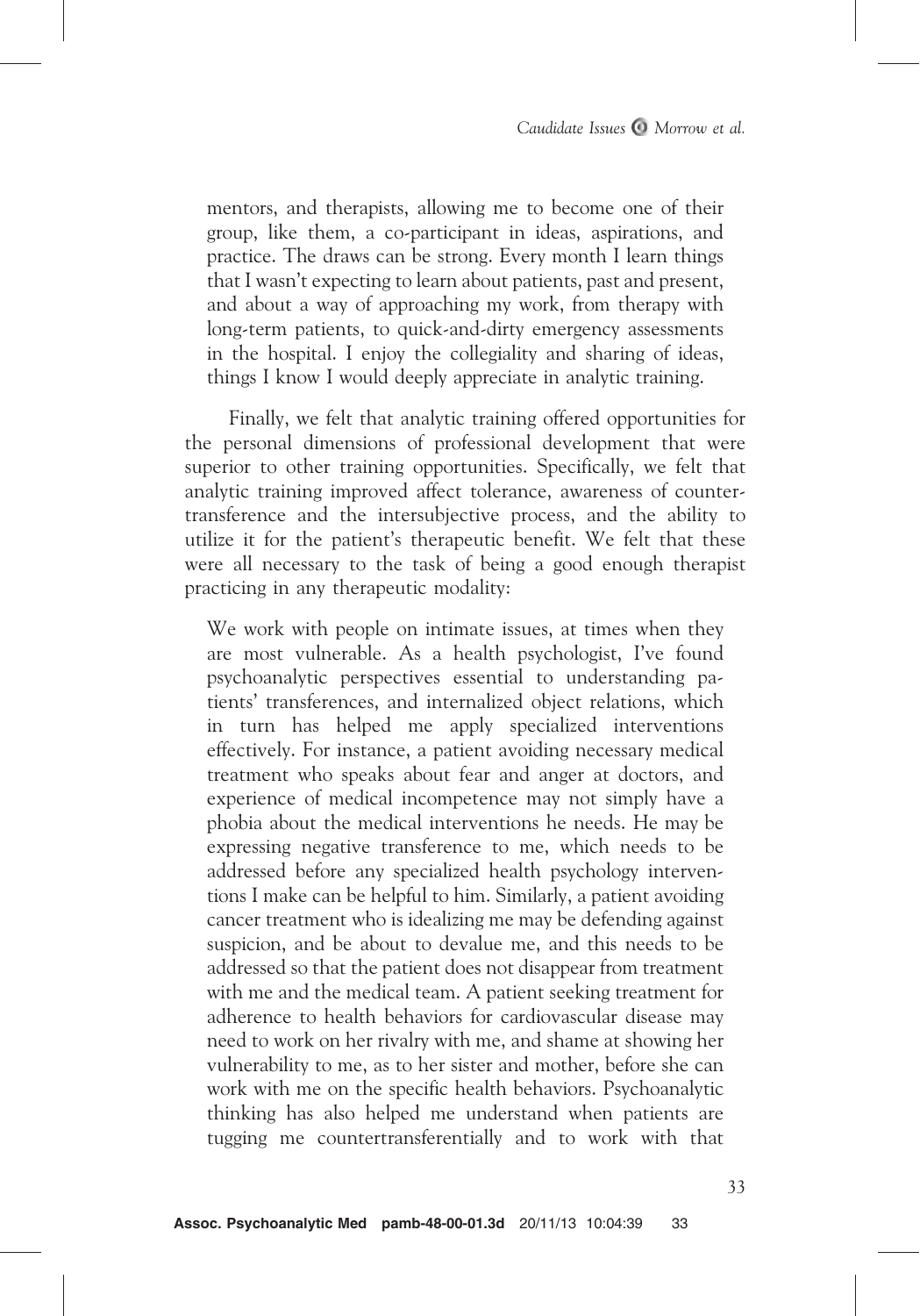instead of reacting. I've learned more in the fellowship about hearing patients' implicit communications. It has improved my work as a therapist. While a full psychoanalysis is not the intervention of choice in many health psychology cases, I cannot imagine working as a therapist in any therapeutic modality or treatment context without the improved affect tolerance a psychoanalytic perspective gives.

> $\odot$  $\odot$   $\odot$

As a psychiatry resident, I came to value psychoanalytic theory particularly in my work with the HIV positive community receiving services in the public healthcare system. Formulating my patients psychodynamically allowed me to better delineate the complicated constellation of symptoms with which this particular population presented, and that did not tend to fit a distinct DSM IV-TR classification. As a provider of mental health treatment, this allowed me to manage some of the strong countertransference feelings that this highly traumatized patient group tends to elicit, while increasing my range of therapeutic interventions and objectivity.

## THE PUSH

The primary push away from training stemmed from the perceived costs. We expressed practical needs that kept us from wanting to commit to training: the need to pay off loans, earn more money, spend time with family, or pursue other interests:

Some of us are concerned about balancing our work and family lives and worry that psychoanalytic training may simply be ''too much.''

> $\odot$  $\circ$   $\circ$

I do worry about the financial and logistical difficulties that the training poses to me and my family and I have appreciated the opportunity to discuss these barriers with my peers and mentors.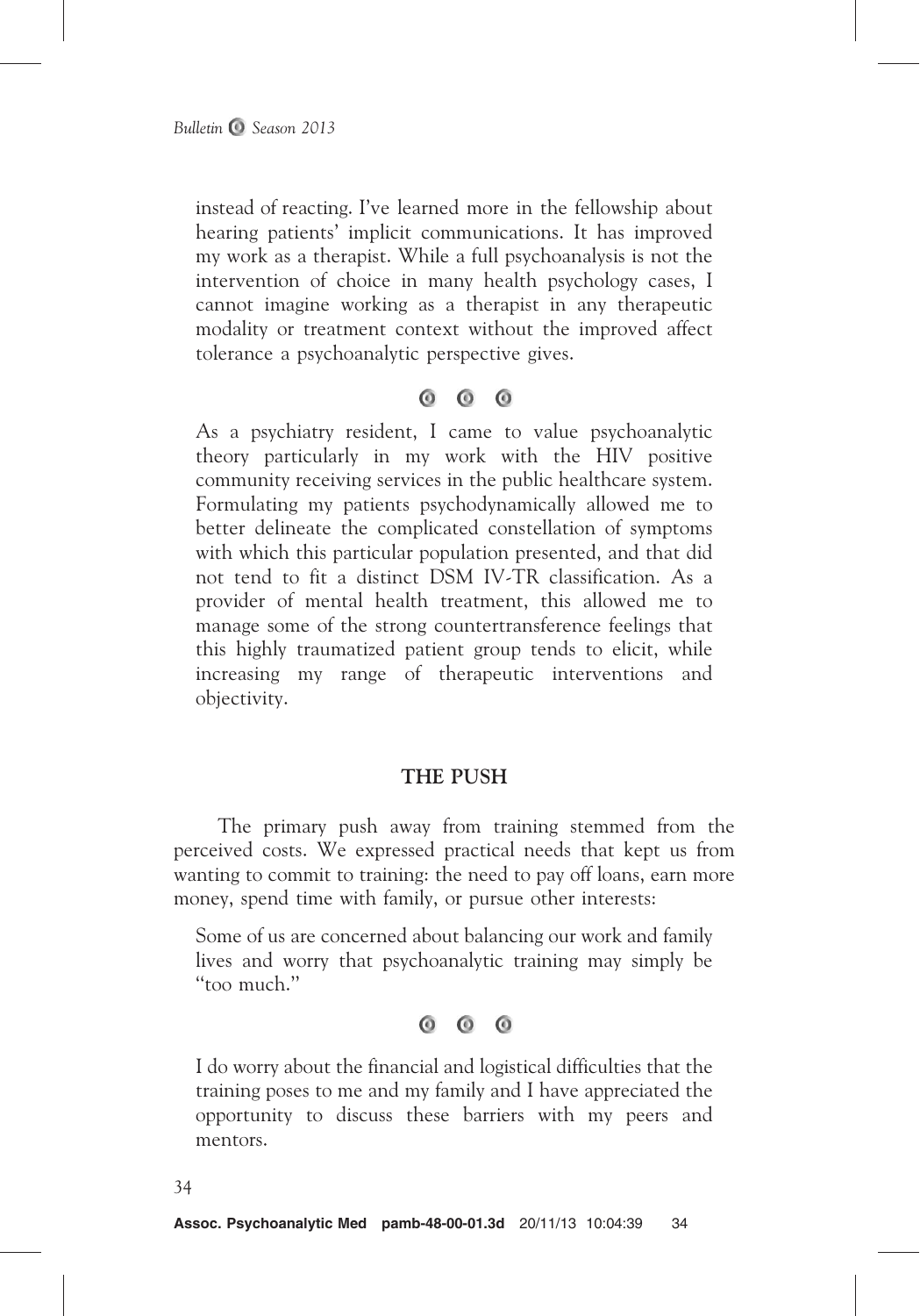#### $\bullet$  $\odot$  $\odot$

I'm still undecided. Then, there are the realities. Analytic training is a commitment — of time, money, intellectual energy. At this point, I find myself on the fence.

#### $\odot$  $\odot$  $\odot$

The financial and time requirements of full analytic training exceed what my resources allow, as an early career psychiatrist holding a salaried attending position, starting a private practice, and pursuing an interest in writing.

Along with the practical concerns, we expressed a desire for independence, and to be rewarded for our long training, rather than embarking on yet another long training:

I tend to be very independent, learn well on my own, and don't particularly like overly ''structured'' settings. After subjecting myself to so many years of ''structure'' during residency, the idea of committing to several more years of this, particularly given the time and money commitment, is unfathomable. That being said, I love psychoanalytic theory and want to be the best therapist I can possibly be, which I believe involves being well-versed in psychoanalytic theory and ideas. I'm in my own analysis now, have a private practice, and have several psychoanalytic supervisors whom I have hired to help me with my cases. This, alongside fellowships such as this and my own independent reading, is my version of a makeshift ''psychoanalytic training'' without the masochism of the so-called "real deal."

#### $\odot$  $\odot$  $\odot$

What holds me back? Probably many things … logistical and personal. The logistics? I've just propelled myself through years of residency and now fellowship, and have somehow negotiated for myself a pretty great full-time job for next year. These are goals, after all, to be employed, to be able to start paying off all the loans, to feel sufficiently compensated for my training, my hard-work and expertise. Medical school, residency, fellowship …. Those of us in this field know the value of delaying gratification and we're pretty good at tolerating that delay. I think that for me, however, beginning analytic training right now would feel yet again like another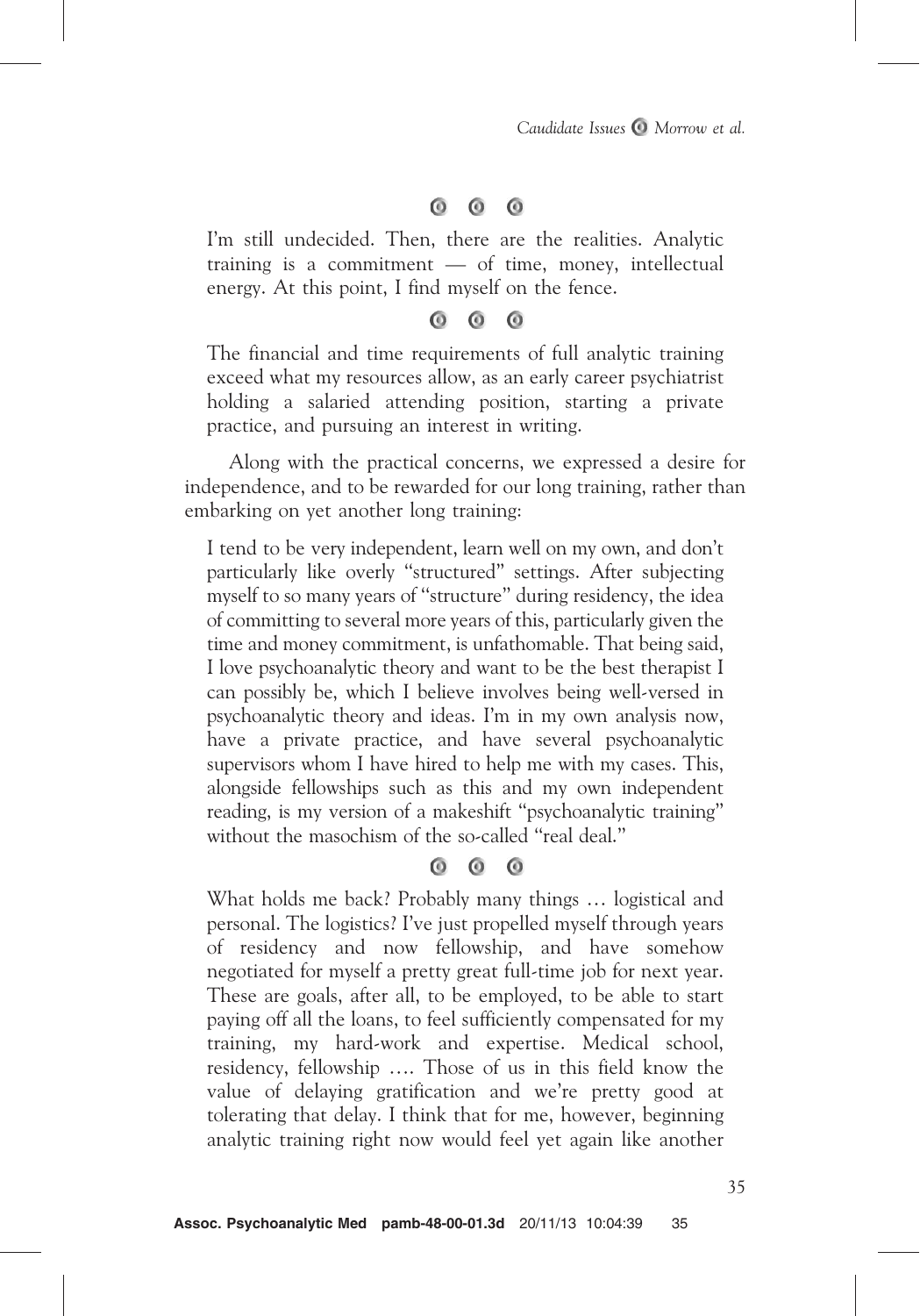investment in a far-away goal, while I'm ready to get going with other things. I would not feel right starting analytic training with that sentiment.

We also expressed concern about what skills will be marketable in the current economic and political environment:

Questions that remain in my mind, in this economic and political time, are: is psychoanalytic training a good investment? Can I confidently practice psychotherapy without psychoanalytic training? Will psychoanalytic training make me a better psychotherapist even if I do not see analytic patients? I have one year of residency left, which is a luxury that provides me with more time to explore the answers to these questions.

 $\circ$   $\circ$   $\circ$ 

I don't feel ready to make that commitment yet. It's evident that it requires certain sacrifices and a way of structuring one's life. What I am ready (and inspired) to do is to open a private practice and start treating patients with psychotherapy. I miss doing psychotherapy. I think regaining what I enjoyed about the experience of doing psychotherapy will help me discern whether or not analytic training is the right thing for me. I have other interests that could take me down pathways away from psychoanalytic training (eating disorders, administration).

Another push was the decreasing number of patients pursuing psychoanalysis as their chosen therapeutic modality:

I have an interest in eating disorders (in particular obesity), but am not sure how exactly that will fit with psychoanalytic therapy, so I find myself on the fence.

> $\odot$   $\odot$  $\odot$

I value analytic training, but I also have to weigh devoting so many years to it when many patients want to work on specific problems, and limit the time and money they will spend.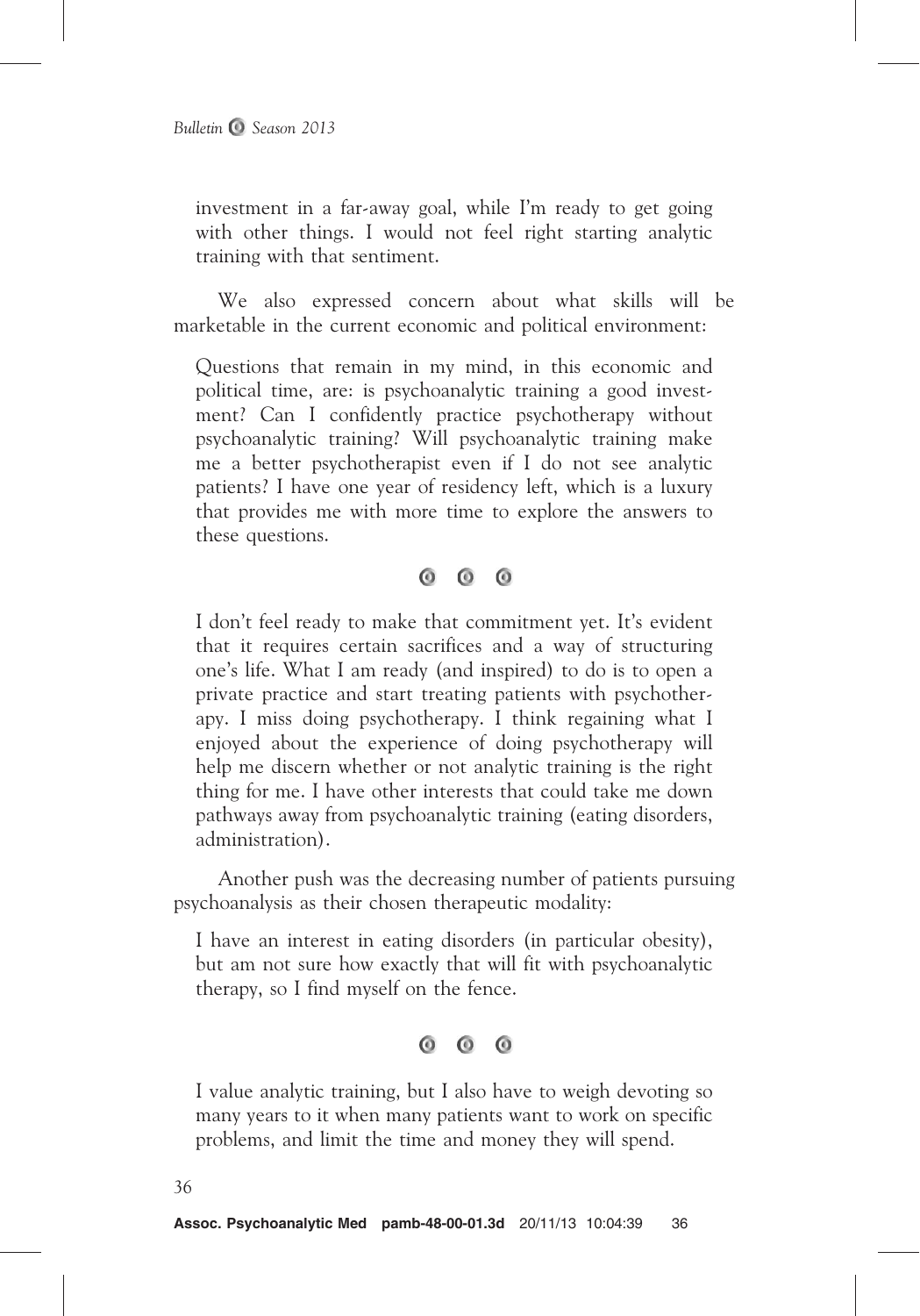#### $\odot$  $\odot$  $\odot$

Another question is whether working with patients four times a week is actually the best training for therapists who are primarily going to be treating patients in weekly therapy.

We thought we might also want and need to pursue other specialty training to deepen clinical understanding in other ways:

Psychiatry residencies and clinical psychology doctoral programs provide increasingly disparate training. The field is so big now. There is so much more to know. More therapeutic modalities, more research papers, more theoretical advances, more medications. Training after psychiatry residency or clinical psychology Ph.D. is called for. Increasingly therapists are called upon to specialize and sub-specialize. What training will be enough for a specific job? Or to give patients good enough care by today's standards?

#### $\circ$  $\odot$  $\odot$

Some of us have chosen to deepen our understanding of the human condition through other paths such as women's health or child fellowships, which can make the time demands of analytic training even more daunting.

## THE DECISION

Given the strength of the pull, and how much we all enjoyed and felt we benefitted from the fellowship, it was surprising that none of us decided to embark on psychoanalytic training following our fellowship year, and most remained on the fence about doing so in the future. This conflict can be best summarized in the following series of quotes:

If and when I pursue analytic training, I want the process to feel like the goal, and not just another process. So, for now, I'll wait and see. The psychoanalytic fellowship has been a wonderful way for me to stay invested in analytic ideas and discussion during a busy clinical year.

#### $\odot$  $\bullet$  $\odot$

For now, I will try to make the most of these kinds of opportunities; perhaps I will do one of the psychotherapy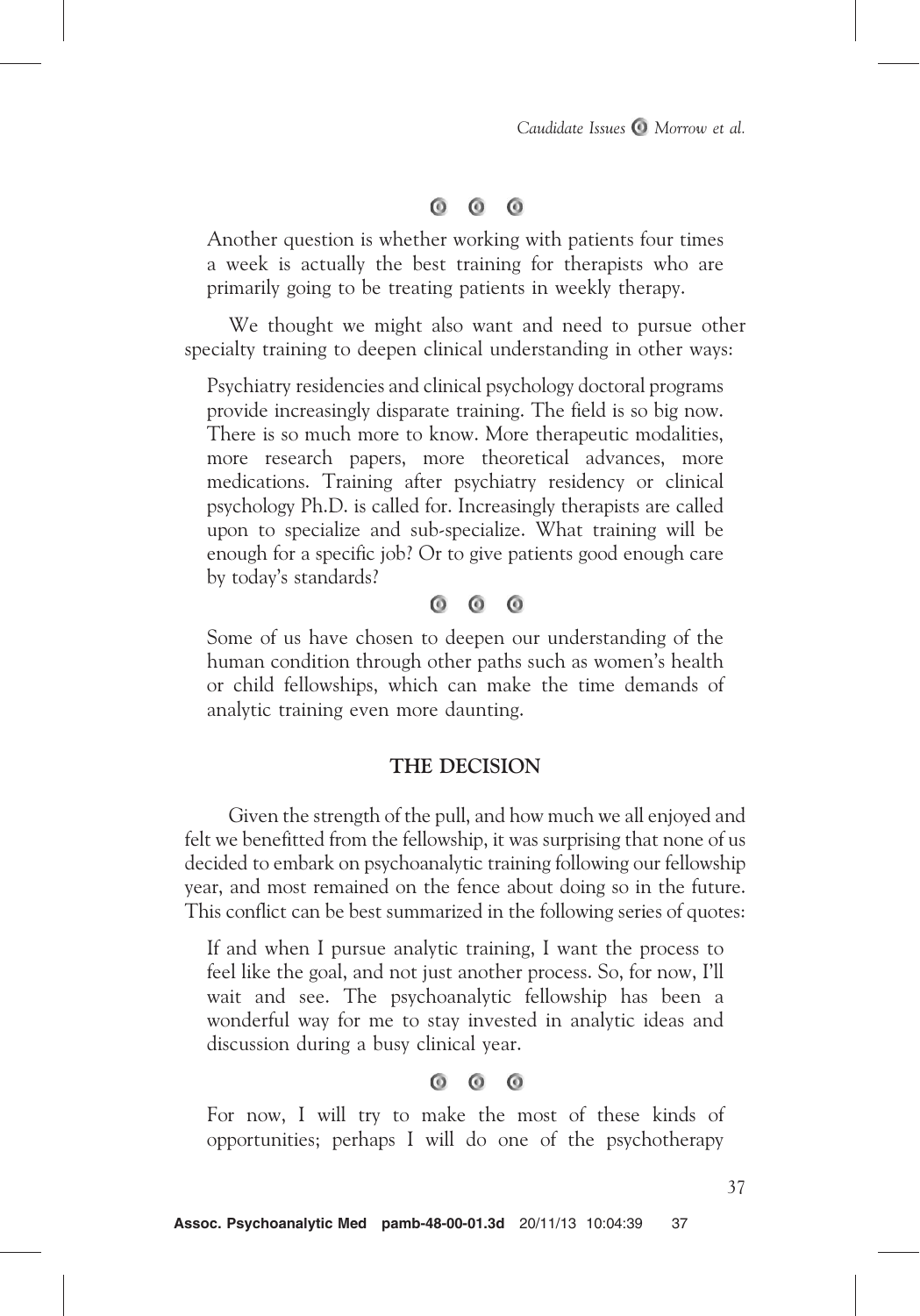training programs. The time is not now for analytic training; I hope I'll recognize it when it is.

> $\odot$  $\odot$  $\odot$

Everyone knows the costs in time and money of psychoanalytic training, and yet many and many more have chosen to do it and have felt richer for having done it. So, what holds me back? Lots of people have said to me that I should just jump in with both feet if I think I want to do it. Why? Is the water that cold? Is it that painful? I'm planning to ease myself in one step at a time. Hopefully, the water will feel just right.

## DISCUSSION

It is no secret that analytic training requires a huge, long-term emotional and financial commitment. A significant part of this commitment entails one's own personal analysis. However, reports which have suggested that some therapists opt not to embark on analytic training because they do not wish to have a personal analysis, or to work in depth with patients, do not accurately describe the 2010–2011 psychoanalytic fellows' ''training conflicts.'' In fact, as mentioned earlier, many of us were or had been in analysis or psychodynamic therapy. We ranged from those who felt that at a minimum a personal psychodynamic psychotherapy is necessary to becoming a good enough therapist, to those who felt that a personal psychoanalysis is essential. We valued how our own personal analytic and dynamic therapies have strengthened our skills as therapists, for example, by enhancing our affect tolerance and enabling us to better understand our counter-transference reactions to our patients. We also valued the wisdom, depth, creativity and professionalism analytic training had imparted to admired supervisors, mentors, therapists, and teachers. We were drawn to the field out of a desire to understand the specific things that psychoanalysis has mapped so well. All of us enjoy working deeply with patients, and feel that our ability to do so has been enhanced by what we learned in the fellowship. If this were 1975, most of this group would probably have embarked on analytic training, and some regret was registered that we could not have the kinds of analytic practices prior generations had.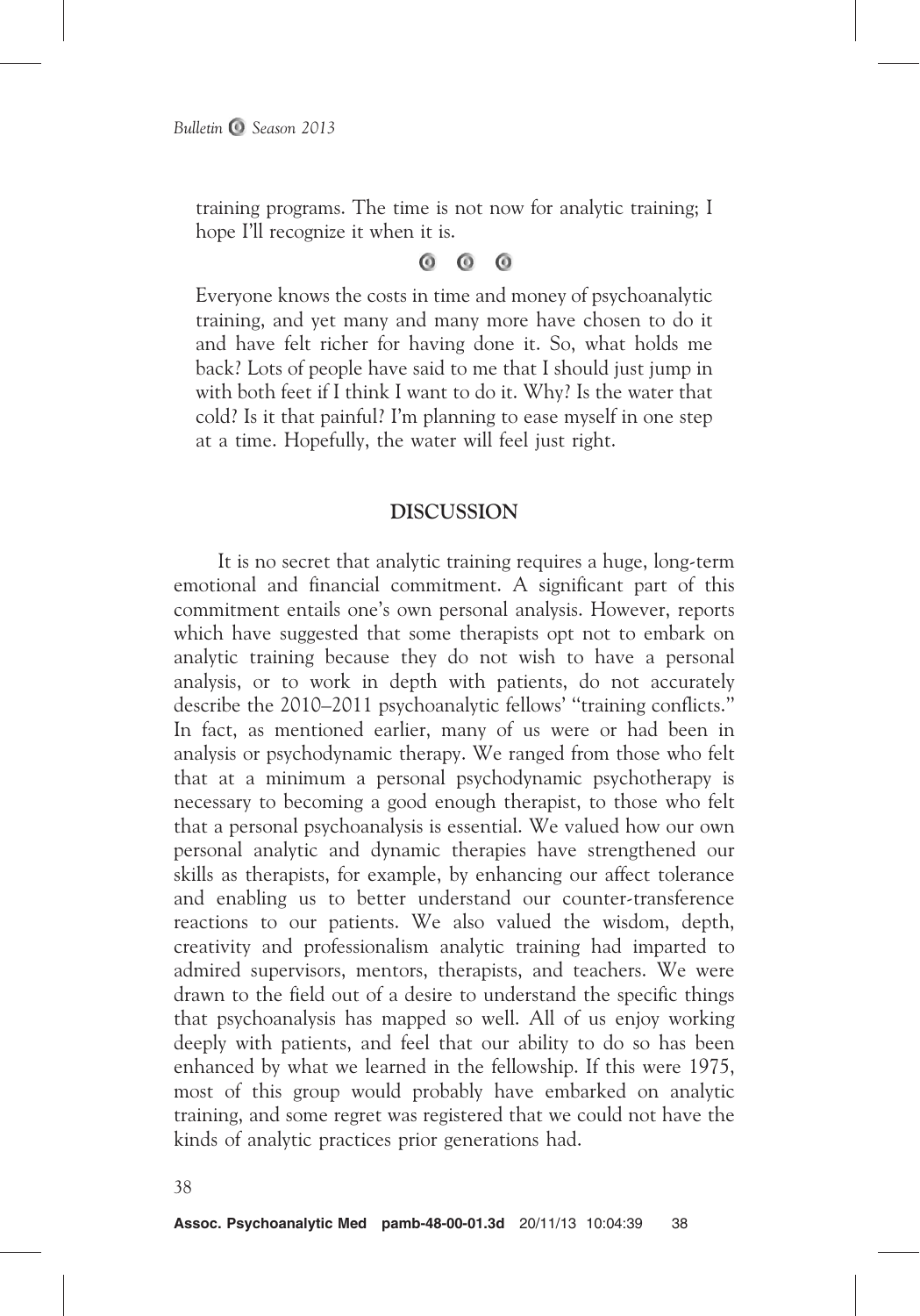However, we also voiced the more practical need to earn money and spend time with family, as well as the desire to begin independent practice, after long delaying these gratifications. Although the benefits of analytic training outweighed the costs in previous generations, we struggled to decide whether the benefits outweighed the costs today. It was our impression that today few psychoanalysts, even in New York City and no matter how well trained, have full analytic practices, and that an analytic practice may not afford the same standard of living that it did in the past, particularly compared to other career paths in the field. This impression was based on conversations with admired supervisors, mentors, instructors, and other analysts.

Many of us expressed the view that training to become an analyst when we will end up mainly doing weekly (or at most, twice weekly) therapy, seems like ''a fire hose to a candle.'' While we felt that analytic training would make a profound contribution to our clinical skills in providing psychodynamic psychotherapy, we wondered whether such intensive training was necessary. There was even some concern that such an intense focus on analytic thinking might in some ways be myopic, and negatively impact the process of growth as a therapist. We wondered whether such a timeintensive training (particularly after another lengthy and demanding training), may trade off with other important life experiences that enhance one's ability to relate to patients. There was a fear of getting lost in the art of becoming a good analyst, while losing touch with the larger goal of helping patients. Most analyst supervisors, mentors and instructors dissuaded us of these fears, but a number of experienced analysts acknowledged these potential tradeoffs, and they described a long period after analytic training of ''unlearning'' or modifying what they had learned during their training.

A distinction is often made between ''evidence-based treatments'' and psychoanalysis. This distinction has had sway over those who are not professionals in the field, the press, funding agencies, and some people seeking treatment who are not knowledgeable about psychotherapy. However, we did not share the common concern that psychoanalysis is somehow less evidencebased, compared to other newer forms of therapy. In fact, we appreciated the open-minded inquiry of psychoanalytic mentors and supervisors. We specifically valued their intellectual curiosity and integrity. We viewed a century of process notes as ''evidence.'' In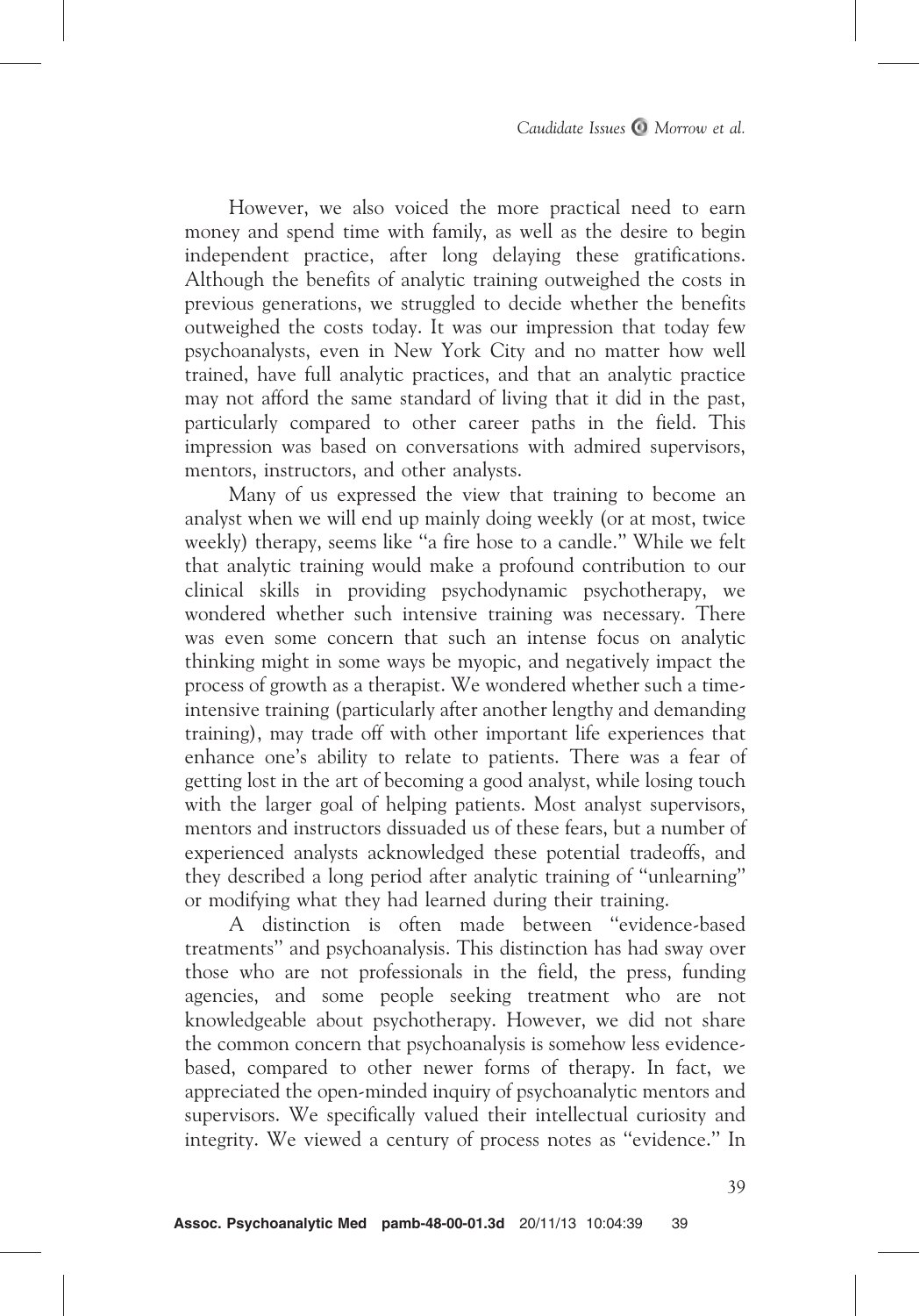direct contrast to the implications of the phrase ''evidence-based therapies,'' we felt that one great benefit of analytic training is the opportunity it affords for in-depth examination of mind, personality, interpersonal relationships and the intersubjective process: the underpinnings of behavior. For many of us, curiosity about these things drew us to the field.

We were nonetheless mindful that recent decades have produced huge advances in other kinds of evidence as well: evidence about the psychopharmacological treatments, learning disabilities, the brain in various psychiatric diagnoses, epigenetics, and other biological and psychological substrates of emotion and behavior. Many psychoanalysts already integrate as much of this knowledge base as possible into their practice, or refer their analytic patients for adjunctive specialized treatments. However, the limits of the analytic approach are clearer today than they once were. Certain problems (such as obesity, eating disorders, some anxiety disorders such as OCD, physiological sexual impotence, learning disabilities, and family problems) that were once understood and treated analytically, may now be better understood biopsychosocially and more effectively treated with medication and/or other types of therapy.

As the field has advanced scientifically, specialization within psychiatry and clinical psychology has become the norm rather than the exception. We remained keenly aware of the need for specialization within the field, as demonstrated by the fact that the majority of us were already in, or were planning on, advanced training in a subspecialty, such as psychosomatic medicine, forensic psychiatry, child and adolescent psychiatry, eating disorders, and women's mental health. Therefore, we felt the pull toward psychoanalytic training and also the push toward other specialty training. In the past there existed pitched divisions between different schools of psychoanalysis, which have to some extent been integrated and diminished over time. One could argue that now the more relevant distinctions are between analytic training, training in other psychotherapeutic modalities, and a focus on specialization.

Training to become a good practitioner in many medical specialties takes four years. While some established psychotherapy training paths are shorter, training to become a good psychotherapist actually takes much longer. This may be attributed to the current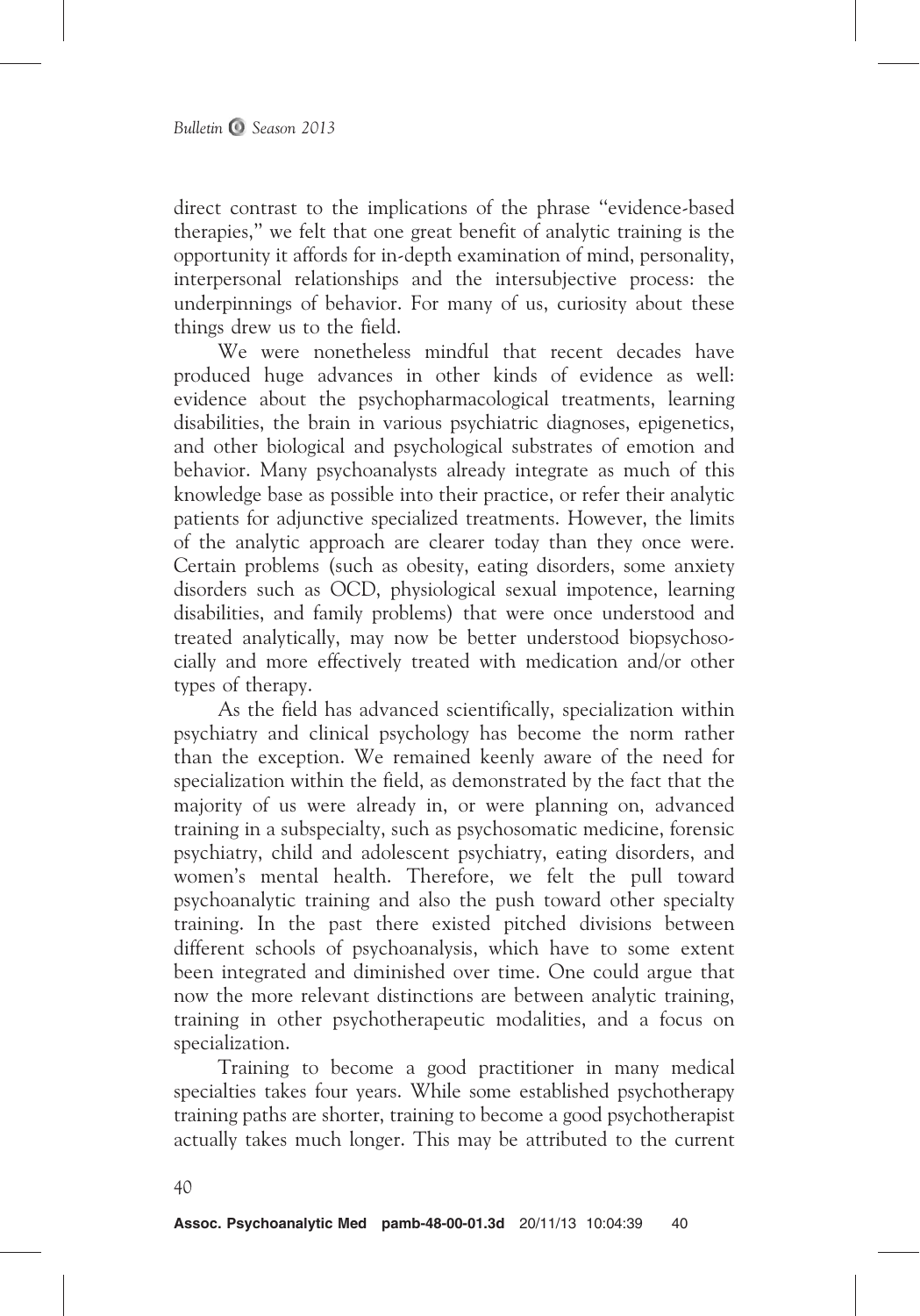state of the field where there have been so many disparate advances that have not yet been integrated into theory and practice.

Some of us are setting up an ''informal'' analytic training with a personal analysis, and either individual supervision by psychoanalysts or peer supervision with discussions of important papers. We will be doing this in the context of treating the psychotherapy patients who comprise our practices, rather than analytic cases. Some of us will also be seeking more psychodynamic psychotherapy training through shorter-term training programs, such as those offered at Columbia Psychoanalytic Center and New York Psychoanalytic Society and Institute, which may be more directly relevant to treating the therapy patients in our practices, as well as more manageable to combine with specialty training. We appear to be seeking to create an innovative training path rather than follow any currently established track.

Despite our concerns regarding the duration of training, none of us opted for formal analytic training at a non-APsaA institute, where training can be shorter. Some of us were drawn to analytic programs where our supervisors and mentors had trained, and were much less familiar with the other options. Some of us had the impression that the institutes where our supervisors trained were more likely to provide us with the kind of experience we would want from training. While we did not actually know how the institutes compare in the dimensions important to us, we did recognize our values for choosing an institute. Given the struggle most analysts face to have an analytic practice, we felt that if we do eventually embark on analytic training we will most likely want to do so at institutes where members are more likely to have analytic practices. Also, with the perceived need for cutting-edge thought at this time of scientific transition, analytic training may seem only worth doing at an institute where creative and innovative thought is taking place. We felt that an important selection factor in choosing an institute would be one in which a cohort of like-minded teachers, supervisors, and candidates are doing creative work.

Psychoanalytic training has long been promoted not only for its unique perspective and training focus, but also as an opportunity for psychotherapists to become part of an intellectual community, important for ongoing academic development, collaboration, peer support, and even patient referrals. We were particularly aware of this need for community and drawn to be part of a thoughtful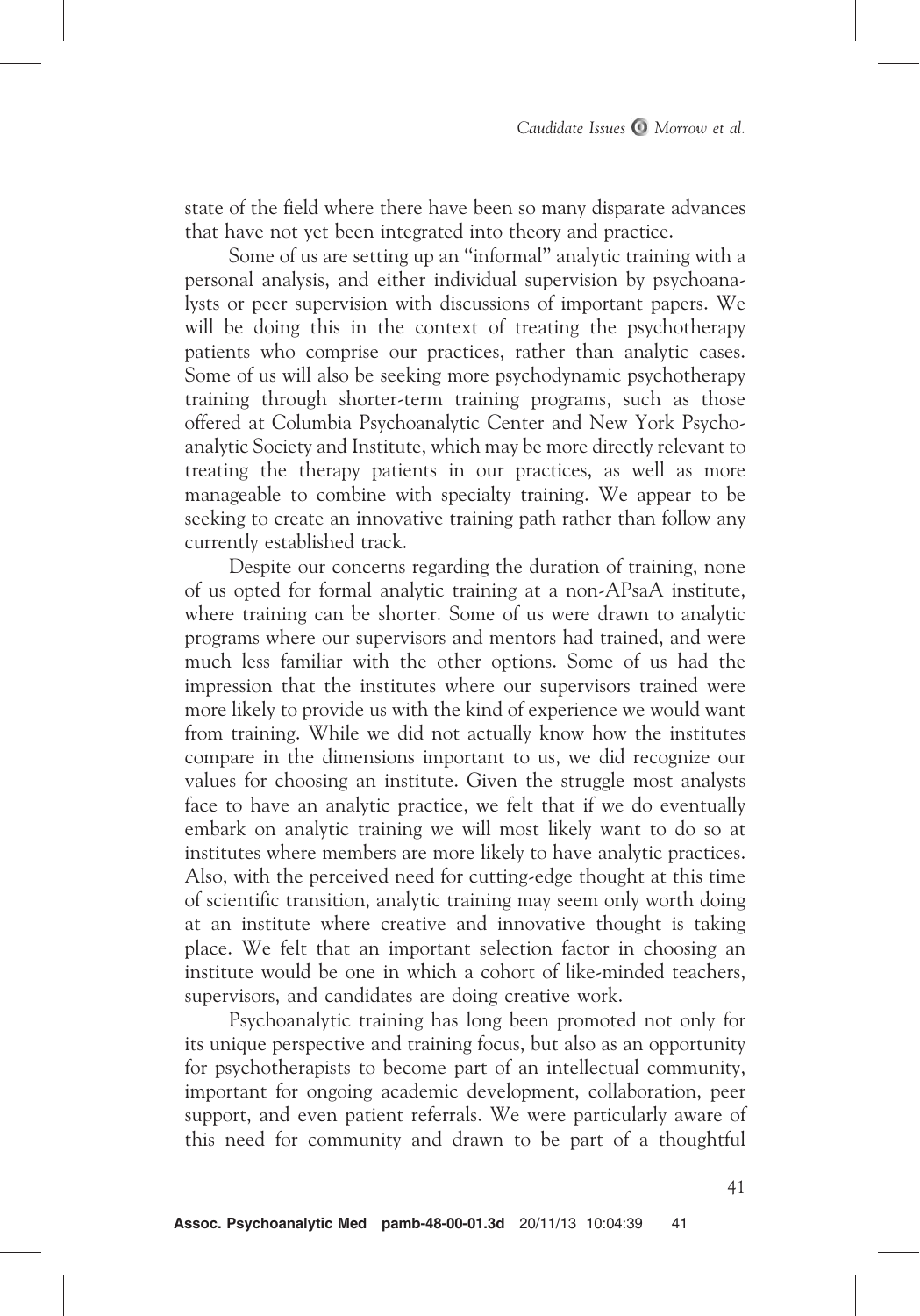community of analysts. However, as our plans indicated, we were also planning to find community through subspecialty training (i.e., a board-certified or other sub- specialization), or developing a niche for our clinical work. Psychiatrists and other mental health providers of this era may be looking for identity and community from a variety of sources, and the pull towards analytic training for this particular purpose may be less strong than it once was.

Finally, this paper has been a group effort. Consistent with a Balint Group, the group process in writing this paper on training conflicts may have been a parallel process to our conflicts about training. The fellowship ended with our thinking we would not have a paper to publish, though the paper was in fact substantially written by that time. There was discussion about whether we should write the paper in different parts, with some contributing to the ''push'' and others to the ''pull.'' There was even concern that the different perspectives could not be unified into a single paper, that the points of view were (perhaps) irreconcilable. We felt pushed, pulled, and split between analytic training and the other kinds of training, just as we felt we somehow had to split the writing task into push and pull groups.

We felt that both psychoanalytic *and* other clinical trainings (other therapeutic modalities and specialization) were necessary to be a ''good enough'' therapist, and that no one of these was sufficient. Was our possessiveness of the paper, combined with the inertia to move forward, an enactment of the conflict between our attachment to the idea of analytic training and ambivalence about embarking on it at this time? The pressures we place on ourselves in balancing the demands of clinical work, academic training, and personal life may be felt to be excessive, as with the demands we placed on ourselves in writing the paper. Was the group process an enactment of our worry about creating divisions within the group itself? Was the delay in finishing the paper a product of worry about how the ''push'' arguments would be received, especially in a public forum, by those we admire and like, and by whom we may still hope to someday be trained? Was this decision whether or not to pursue analytic training forcing us to face that developmental precipice which makes one realize that it is impossible to pursue all options in life, that one eventually has to make choices about how to allocate one's time and energy? It was very hard work to get ourselves to pull together in order to complete the paper, and it was not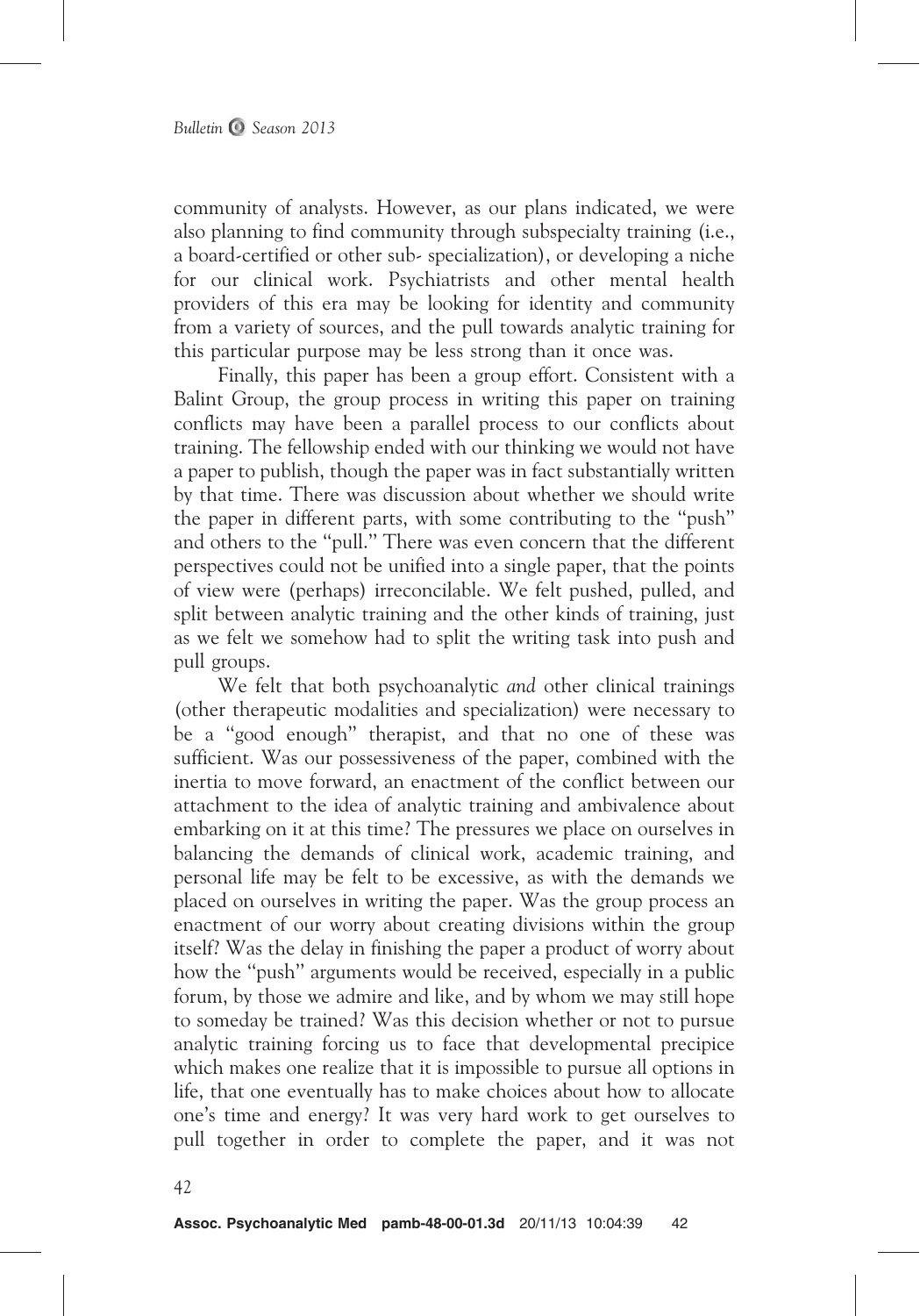accomplished until more than six months to a year after the fellowship ended.

Another conflict arose during the revision process. Some wanted the paper to be written as an account of a decision process, and others as an exploration of an ongoing conflict. Did those who saw themselves as having made a final decision view change within analytic training itself (integration of scientific advances, pragmatic development of psychoanalytic psychotherapy techniques) as impossible, or beyond our ability to bring about or even discuss? Did those for whom the training conflict was ongoing see training as more of an evolving process? Did our insistence that we had to split into ''push'' and ''pull'' groups, that we could not write as one group about all of our ambivalences and conflicts, and that perhaps the two views were so irreconcilable that they could not be written about in the same paper, mirror the current state of the field, with many as yet unintegrated advances, and separate training paths which are often at odds? (The training paths sometimes diverge politically and structurally; moreover, to pursue as many as we felt were necessary to become good enough therapists would take so long as to require personal sacrifices that would make us less effective therapists.) That we may have initially enacted conflicts about training in the writing process, instead of verbalizing them by finishing the paper, demonstrated how deeply these conflicts were felt. Nevertheless, our conflicts about training parallel problematic splits in the field and in the training landscape as currently organized.

# **CONCLUSION**

As the title of this paper suggests, the decision we initially appeared to face was whether to train or not to train. Upon closer examination, our conflict was not an ''either/or'', but rather a ''both/ and'' conflict. We valued psychoanalytic and other types of training. We wanted to pursue further therapy training as well as other interests and life goals. Our experience was perhaps not so much a pull towards and a push away from analytic training but pulls in many directions at once.

We live in a time when many traditional institutions are breaking down due to advances in technology and economic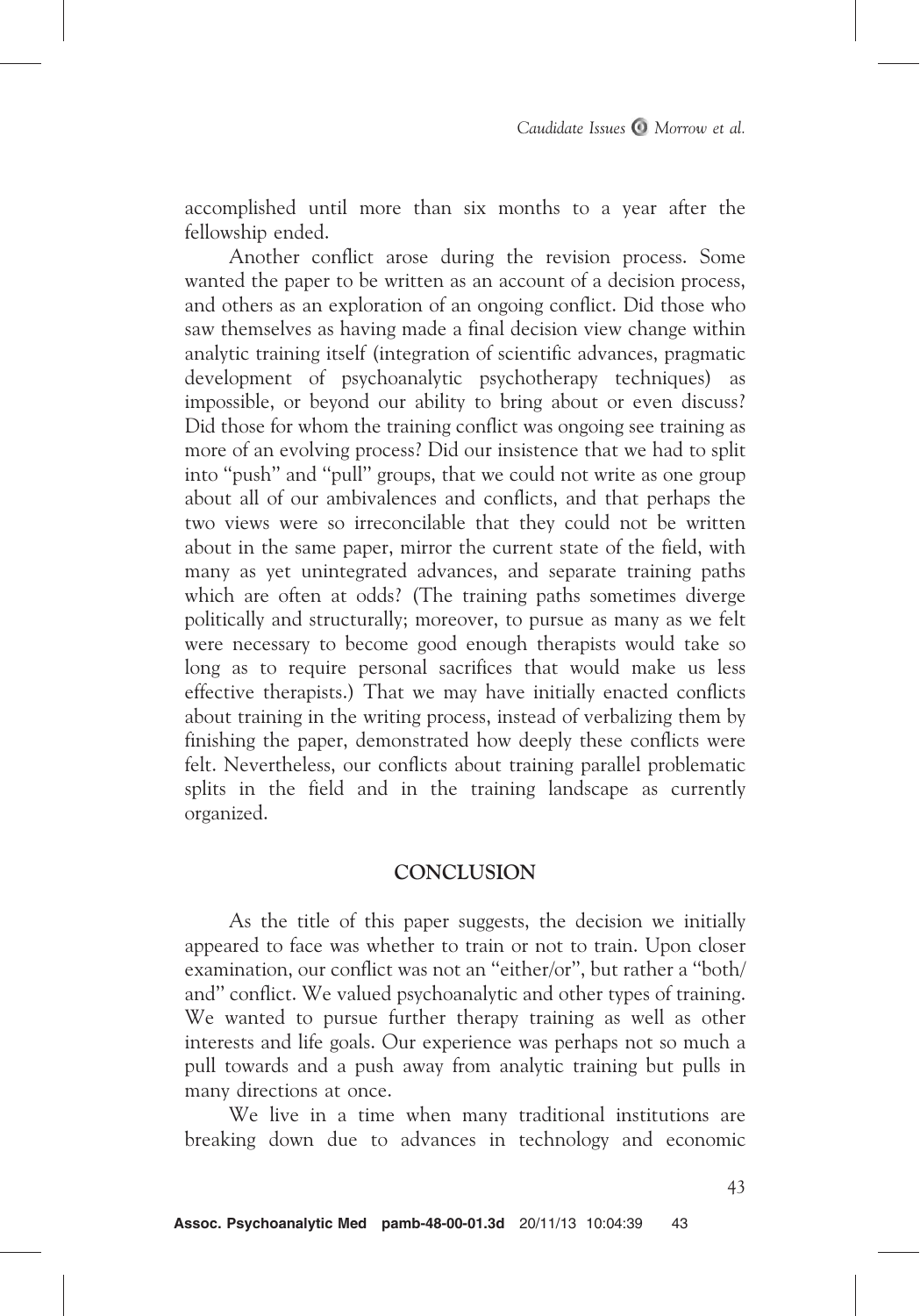changes. Psychoanalysis and analytic training are not alone in this. The world we grew up expecting, the one inhabited by those with whom we have identified, is not the world we now encounter. We may not like buying books on Amazon.com instead of at a bookstore, or having legal associate positions outsourced to the Midwest at much lower pay with no prospect of advancement, or the decline in the tenure system, whereby most college professors now must work in adjunct positions, rather than tenured ones with benefits. We may find many of the changes in the institutions of marriage and the family stressful, such as later marriage, more single-parent families, and higher divorce rates. But that is where we are. We mourn as every generation does for the old world that is passing, and the more so because the speed of change is so much greater now. We live, as the much-quoted Chinese proverb has it, in ''interesting times.'' W.H. Auden wrote of a group of poets ''born both too early and too late,'' whose task it was to consolidate the work of earlier poets in order to make possible the flowering of the poetry of the Renaissance. Perhaps psychotherapy training currently faces such a challenge.

The efflorescence of many types of evidence in the past 100 years now makes training to be a ''good enough'' therapist by current standards too long and too expensive to be practical. At this stage in our lives, this further postpones our drive for independence, already delayed by years of graduate training. Perhaps analytic programs would again become more appealing to potential candidates if they relied less heavily on didactics, and more explicitly on collaborative group discussions that encouraged creativity, critical thinking, and innovation. This may also be what the state of the field demands.

The conflict is not ours alone. Respected analytic mentors, supervisors, and instructors voiced similar concerns. Many have never got around to publishing what they described as long thoughtout ideas about modifications in technique and training. When we brought up such ideas in classes or supervision we often encountered sharp disagreement from other analysts, expressed with an intensity that suggested resistance to change. Nevertheless, what we experienced as conflict and ambivalence, and others describe as crisis, may amount to personal nostalgia and disappointed expectations, experienced by generations who find the field no longer as it was when we initially identified with it. What would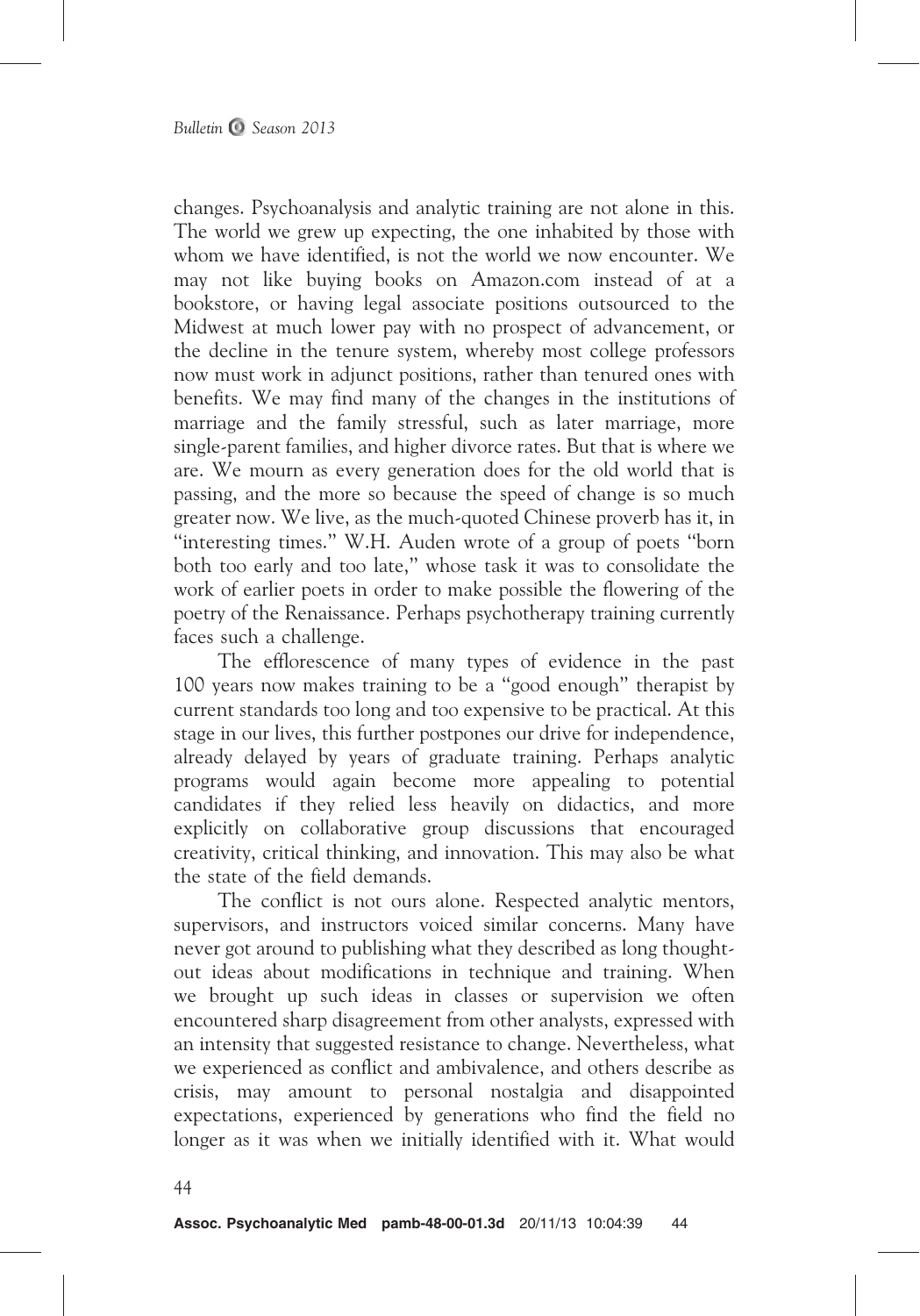happen if the analytic community found a way to discuss these diasporic developments and disagreements?

Perhaps analytic institutes could expand opportunities for potential candidates to examine and share the inevitable hopes and doubts that come with such a big decision, as we have had the opportunity to do through this fellowship. Debate about current issues in psychoanalysis could be encouraged. This might actually promote recruitment, fostering the feeling that a commitment to analytic training is not simply a leap of faith, but rather an ongoing opportunity to explore.

Hovering just beyond our conflict is a sense of hope, as well as a vision. Our hope for psychoanalysis is that it will make of its crisis an opportunity. We hope that the characteristic intellectual integrity of psychoanalysis, and its tradition of personal integrity, will prove resilient. Our vision is that psychoanalytic theory will not ossify and become marginalized, but will continue to define new terrain and to ripen, improving analytic and psychodynamic psychotherapy treatment and training.

From its inception, psychoanalysis has been the product of multidisciplinary integration (Makari, 2008). Perhaps our task now is to integrate advances in knowledge and use them to further elaborate, articulate, and refine psychoanalytic theory, therapies, and training. As analytic theory becomes more integrated in itself, along with other advances, the focus of training can move away from providing a comprehensive understanding of analytic theory, and towards mastering the essential therapeutic principles. This might focus training and make it easier to do it in a shorter amount of time.

As we pursue careers in the unchartered terrain of a changing field, we found it helpful to explore the ambiguities and conflicts inherent in our training decisions with each other. A journey into the mind is a challenging road, one that will always bring up anxiety, excitement, and resistance, one that is best approached in the fellowship of others.

## **REFERENCES**

Katz, D.A., & Kaplan, M. (2010). Can psychiatry residents be attracted to analytic training? A survey of five residency programs. Journal of the American Psychoanalytic Association 58:927–952.